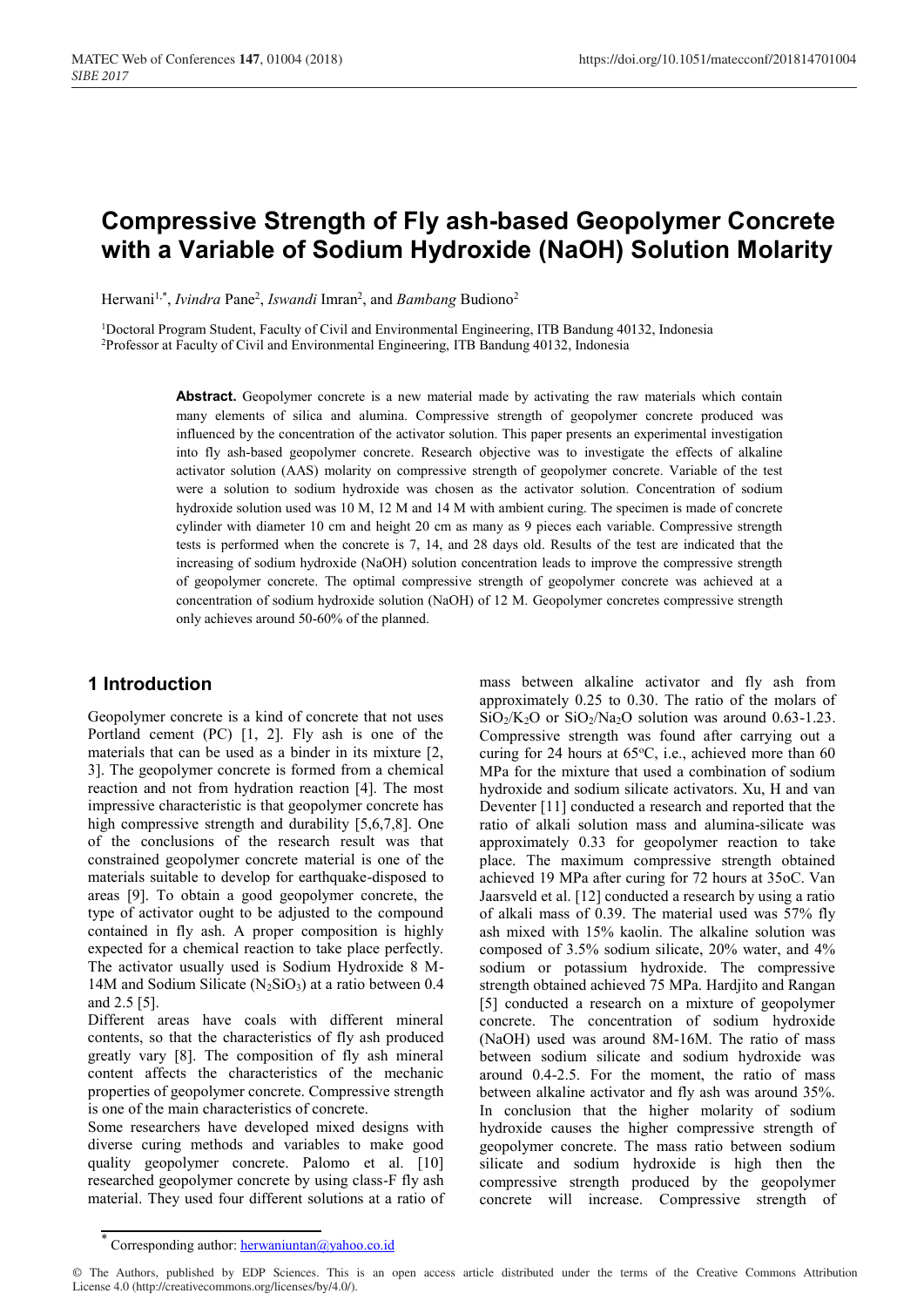geopolymer concrete by 7 days old achieved 67 MPa after curing for 24 hours at 600C. Januarti Jaya Ekaputri et al [13] conducted a research of the mechanical property of fly ash-based geopolymer concrete derived from Jawa Power Paiton. The variables used were activator solution molarity and ratio of sodium silicate (Na2SiO3) and sodium hydroxide (NOH). The optimum compressive strength was obtained at 10 M molarity with a ratio of sodium silicate to sodium hydroxide 1.5. The compressive strength produced achieved 48.59 Mpa. Tabassum R.K [14] conducted a research on the effect of the concentration of sodium hydroxide solution on geopolymer concrete mixture. A maximum compressive strength by 28 days old was 40.21 MPa. Sodium Hydroxide (NaOH) concentration gave a significant impact in enhancing the properties where the optimum concentration of NaOH of 12 M gave better strength properties of geopolymer Concrete [15].

# **2 Experimental Method**

#### **2.1 Materials**

Geopolymer concrete material used is taken from local query. Fine aggregate used Cimalaka sands, and coarse aggregate used stones derived from Cimahi. Classification of coarse aggregate is passes through 20 mm and 10-mm sieve. Classification of sand is passes through a 4.75-mm sieve. The raw material fly ash from PLTU Suralaya waste was used. To activate silica and alumina elements and other contain in fly ash, alkaline solution was used. Sodium hydroxide and sodium sulphate were alkalis chosen activator in geopolymer concrete mixture. Sodium hydroxide was derived from a chemical store in form of flake. Sodium sulphate could be derived from chemical stores in bottle or drum container. Before being mixed in concrete, sodium hydroxide should be firstly solved according to the several of concentration. A XRF (X-ray fluorescence spectroscopy) test was done to determine the content of fly ash mineral. The content of elements in fly ash was as follows:

**Table 1.** The composition of chemical contents of Suralaya fly ash (in % of weight)

| Fly Ash       |                   | $SiO2$ Al <sub>2</sub> O <sub>3</sub> Fe <sub>2</sub> O <sub>3</sub> CaO MgO |  | $Na2O$ LoI      |      |
|---------------|-------------------|------------------------------------------------------------------------------|--|-----------------|------|
| Specimen<br>A |                   | 42.29 17.41 12.10 10.47 7.39 1.38                                            |  |                 | 6.15 |
| Specimen<br>B |                   | 41.91  17.21  12.01  10.39  7.31                                             |  | 1.48            | 5.86 |
| Specimen      | 42.25 17.48 11.88 |                                                                              |  | 10.34 6.91 1.43 | 6.26 |

Super plasticizer was added on geopolymer concrete mixture to obtain good quality and workability. The quantity and kind of super plasticizer used as needed and recommended doses in Indonesian concrete standard (SNI).

#### **2.2 Mixed Design and Manufacture of Specimens**

The investigation of fine aggregate and coarse aggregate characteristics were done before making a mixed design. Sieve analysis is done on the coarse aggregate and fine aggregate. In addition to sieve analysis, there are also tests on specific gravity, water absorption, mud content, organic content and weight of volume. The results of the mud content on fine aggregate is 19.2%, it is necessary to wash before use on concrete. After washing, the fine aggregate was again tested for mud content. The magnitude only reaches 2%. The specific gravity of fine aggregate on SSD condition is 2,531 and water absorption is 2,147%. Whereas density of coarse aggregate diameter 9.5 - 19.5 mm is 2,618 and water absorption 3,609%.

The mixed design was created by using a nomogram proposed by Partogi. The nomogram is actually for paste phase geopolymer, but by a modification it can be used for geopolymer concrete mixed design. The nomogram shows the relation between the reactant molar ratio and weight of the aggregate to the paste ratio. The ratio of reactant molar was found from the comparison of water molarity and solid material molarity (H2O/Na2O+SiO2+Al203). The composition of mixed design used can be seen on table 2 below.

Table 2. The composition of geopolymer concrete mixed design (in Kg/m3)

| Mix 1 | Mix <sub>2</sub> |  |
|-------|------------------|--|
| 1200  | 1142.7           |  |
| 540   | 457.1            |  |
| 660   | 685.6            |  |
| 600   | 521.8            |  |
| 450   | 410              |  |
| 80    | 110              |  |
| 120   | 120              |  |
| 9     | 82               |  |
|       | 2.3              |  |
|       |                  |  |

The mixing of concrete using a pan mixer. Each mixture was prepared with the concentration of NaOH solution being 10, 12, and 14 M. The specimens were cylindrical diameter 10 cm and height 20 cm. Ambien curing performed on the specimens. The number of sample of 3 pieces for each variable. The tests were performed when geopolymer concrete was 7, 14, and 28 days old. Total sample is 27 pieces.

# **3. Results and discussion**

#### **3.1 Fresh Geopolymer Concrete**

Characteristics of fresh geopolymer concrete is different from Portland cement-based normal concrete. The colour of geopolymer concrete is very dark (black), depending on the colour of the source of fly ash. The use of extra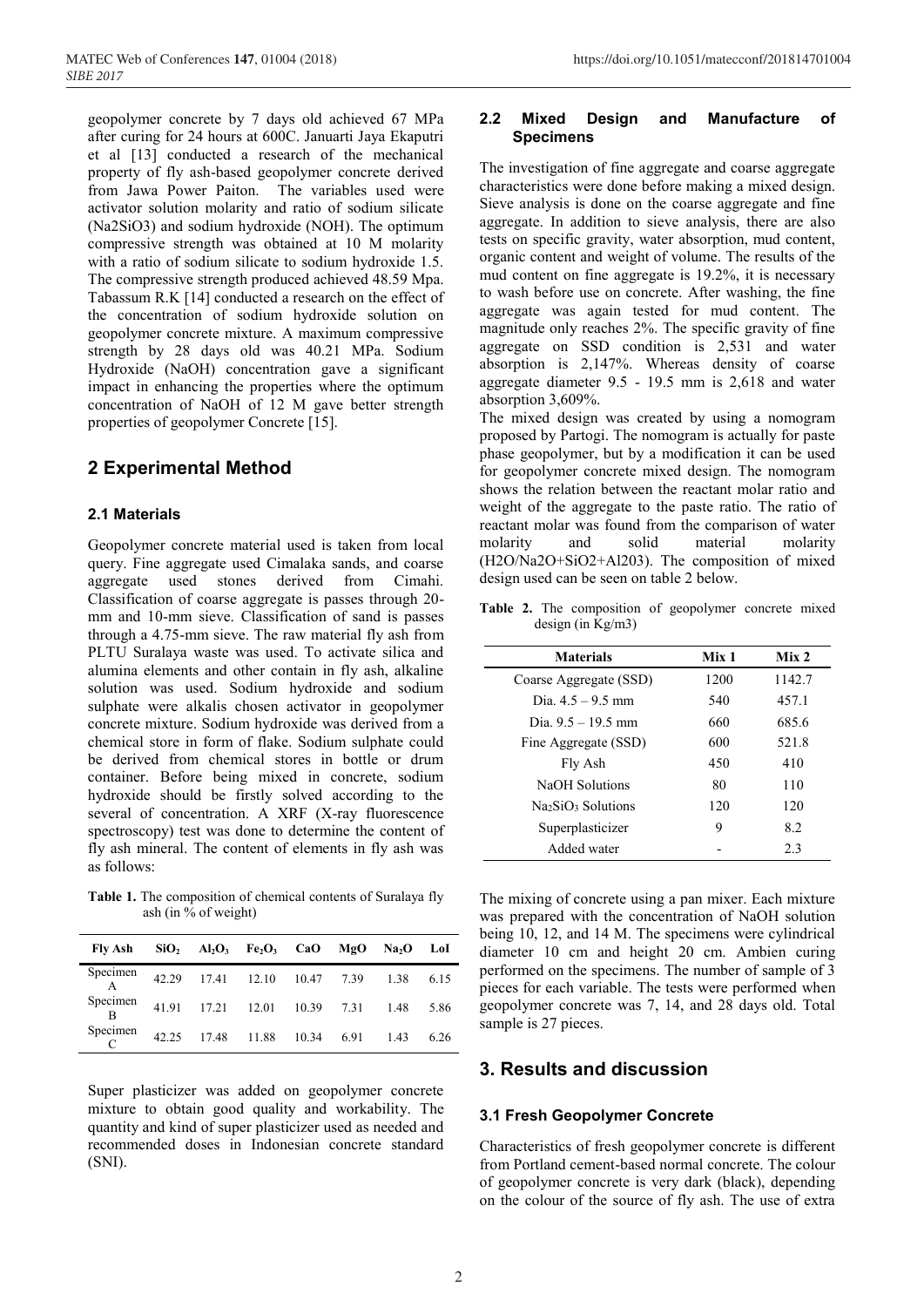water in a very small amount of mixed design will have an effect on the characteristics of the geopolymer concrete. Fresh geopolymer concrete mixture behaves like a gel with a very thick consistency. In the first mixed design, there is no extra water. The mixture is rigid causing some porous specimens. Value of slump test was only 5 cm. The second Mix design showed different behaviours than the first mix design. The mixture consistence was relatively liquid, so the mortar of fresh concrete was more elastic. The value of its slump test was around 12-16 cm. Concrete casting into a mould was easier, and porous on the specimens became decreasing. Geopolymer concrete was more rapidly hardened as compared to Portland cement-based concrete. The result of observation during concrete casting in the mould, it needed around 150-250 minutes into hard. There was no bleeding on the surface during polymerization process. There were white stains on the surface of geopolymer concrete. The cause was sodium element existing in the concrete reacted with outside air to produce crystallization.

#### **3.2 Concrete compressive strength**

Fig. 1 and 2 showed the development of the compressive strength of geopolymer concrete at different concentration of NaOH solution. Maximum compressive strength of geopolymer concrete at 28 days was obtained on sodium hydroxide concentration of 14 M, i.e. 29.34 MPa. The biggest increase in compressive strength took place on a molarity of 12 M, i.e., 32.56%, while on molarity of 14 M it was only 8.51%. Other behaviour shown by geopolymer concrete was that it has a high initial compressive strength. By 7 days old, geopolymer concrete with NaOH molarity of 14 M has achieved 17.48 MPa. Then, the increase in concrete was not so large. The imperfect condition of sample, being porous, possibly caused less consistent behaviours. Fig. 3 showed the relation between the compressive strength of geopolymer concrete by 28 days old and the molarity of NaOH. From the graphic it could be seen that the trend of increases in compressive strength on molarities of 12 M and 14 M was not so significant. The indication that 12-M morality approached the optimal was not clearly seen yet. In the second mixture design, it could be seen that geopolymer concrete with the molarity of NaOH solution of 12 M was the optimum mixture (Fig. 4).



**Fig. 1.** The development of the compressive strength of geopolymer concrete on the age of the first mix design







**Fig. 3.** The development of the compressive strength of geopolymer concrete by the concentration of NaOH solution on the first mix design.





Compressive strength design of geopolymer concrete was 50 MPa with a slump of 10-15 cm. The compressive strength achieved was only 50-60% of the planned compressive strength. Hot curing on geopolymer concrete is strongly advised to get better concrete quality [5, 8]. The compressive strength in the second mix design is decreased compared to the first mix design (Figure 5). This behaviour indicates that the quality of geopolymer concrete is very sensitive to the use of extra water.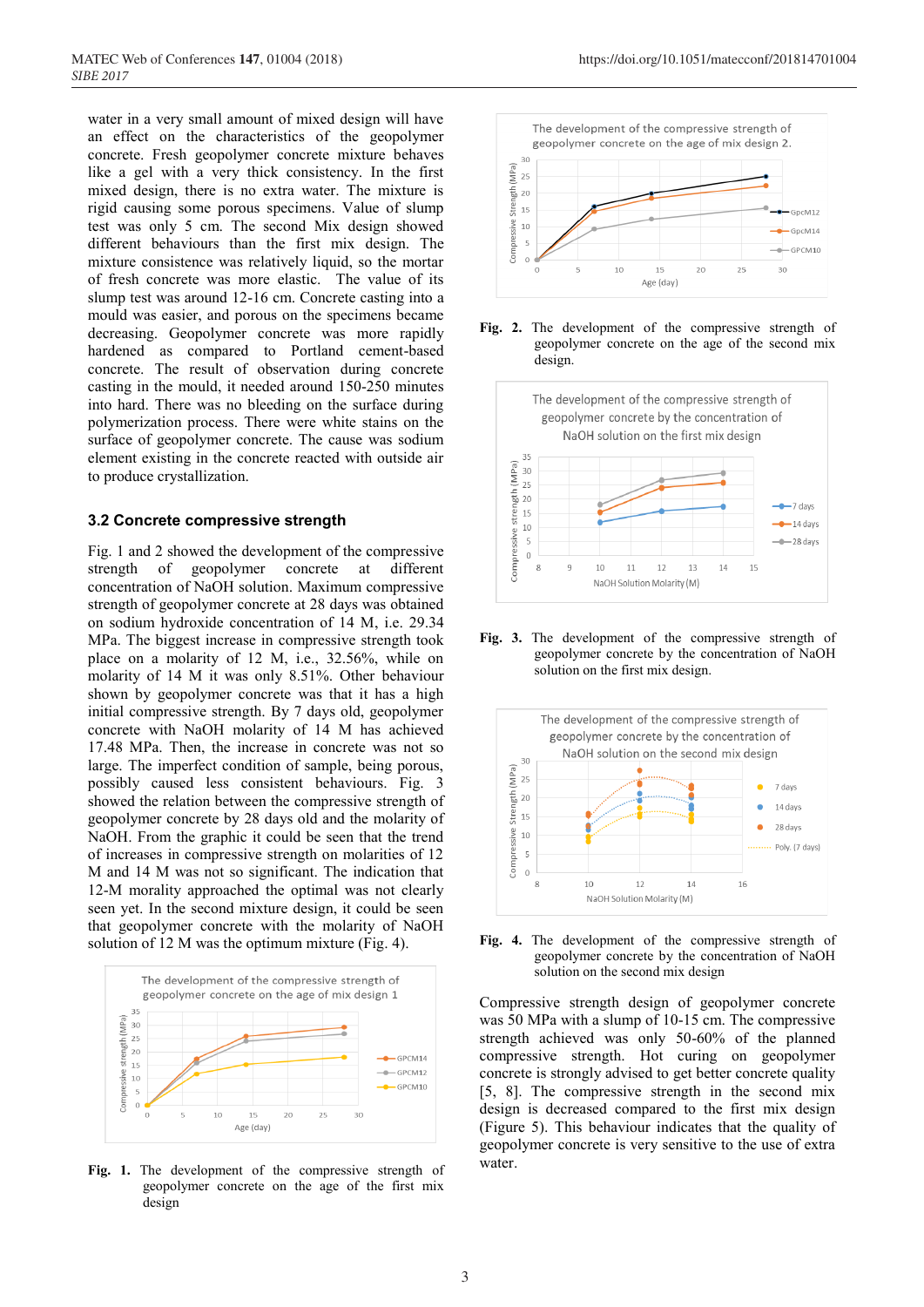

**Fig. 5.** The development of the compressive strength of geopolymer concrete by the concentration of NaOH solution on the two mix designs

#### **3.3 Shrinkage of Geopolymer Concrete**

Observation of shrinkage was conducted on the development of the weight of specimens. The observation was intended to see the effect of room temperature on the weight of geopolymer concrete. Figure 6 shows the development of the weight of specimen on various NaOH solution molarity. This indication was used to see the shrinkage on the weight of specimen.

The smallest shrinkage occurs in geopolymer concrete with the NaOH solution molarity of 14 M (figure 6). Increasing the amount of water used in geopolymer concrete has resulted in shrinkage. The molarity of the NaOH solution decreases, the shrink percentage increases.



**Fig. 6.** Percentage of shrinkage on the weight of geopolymer concrete at different concentrations of NaOH

### **4. Conclusions**

Fresh geopolymer concrete has a high consistency so the behaviour of mixture is rigid. This characteristic could be improved by adding super plasticizer so that the mortar becomes more elastic and workable. The setting time was faster by 150-250 minutes, observed during producing concrete mixture. The higher concentration of NaOH solution then the required setting time becomes

longer Geopolymer concrete achieved an optimum compressive strength on NaOH solution molarity of 12 M. The compressive strength achieved was only 50-60% of the planned one. The smallest shrinkage took place on geopolymer concrete with NaOH solution molarity of 14 M.

**Acknowledgements:** This research was funded by Directorate General of Higher Education Indonesia through Excellent Research for Higher School Grant. We also thank to PLTU Suralaya for providing fly ash.

#### **References**

- 1 Herwani, I. Imran, I. Pane, *Studi Eksperimental Karakteristik Beton Geopolimer Berbahan Dasar Fly Ash*, Prosiding (KNPTS), Goro, G.L. (eds), pp. 87 (2015)
- 2 P.H. Simatupang, I. Imran, I. Pane, & B. Sunendar, *On the Development of a Nomogram for Alkali Activated Fly Ash Material (AAFAM) Mixtures*, Journal of Engineering Technology & Science, **Vol. 47**, No. 3, 231-249 (2015)
- 3 Siyal, A.A., Azizli, K.,A., Man, Z., & Ullah, H., *Effects of Parameters on the Setting Time of Fly Ash Based Geopolymers Using Taguchi Method*, in Proceedings 4th International Conference on Process Engineering and Advanced Materials, Procedia Engineering 148, pp. 302 – 307 (2016).
- 4 J. Davidovits, '*Chemistry of geopolymeric systems, terminology*', in Proceedings of Second International Conference on Geopolymer, pp. 940 (1999)
- 5 D. Hardjito, & B.V. Rangan, *Development and properties of low-calcium fly ash-based geopolymer concrete*, Research Report, Perth, Australia: Curtin University of Technology (2005)
- 6 P. Duxson, A. Fernandez-Jimenez, J.L. Provis, G.C. Lukey, A. Palomo, & J.S.J. Van Deventer, *Geopolymer Technology*: *The Current State of the Art*, Material Science, **42**, pp. 2917-2933 (2007)
- 7 F. Pacheco-Torgal, J. Castro-Gomes, & S. Jalali, *Alkali Activated Binders: A review, Part 1, Historical Background, Terminology, Reaction Mechanisms and Hydration Products*, Construction and Building Materials, **22**, pp. 1305-1314 (2008).
- 8 P.H. Simatupang, '*Development of Alkali Activated Material to Make Green Material of Infrastructures*', PhD Dissertation, Civil and Environment engineering, ITB, Bandung (2013)
- 9 N. Ganesan, R. Abraham, S. Deepa Raj, & D. Sasi, *Stress–strain behaviour of confined Geopolymer concrete*, Construction and Building Materials, Elsevier, pp.326-331 (2014)
- 10 A. Palomo, M.W. Grutzeck, & M.T. Blanco, *Alkali-Activated fly ash cement for future*, Cement and Concrete Research, **29** (8); pp.1323-1329 (1999)
- 11 H. Xu, and J.S.J. Van Deventer, *The Geopolymerisation of Alumino Silicate Minerals*, International Journal of Mineral Processing **59** (3): 247-226 (2000)